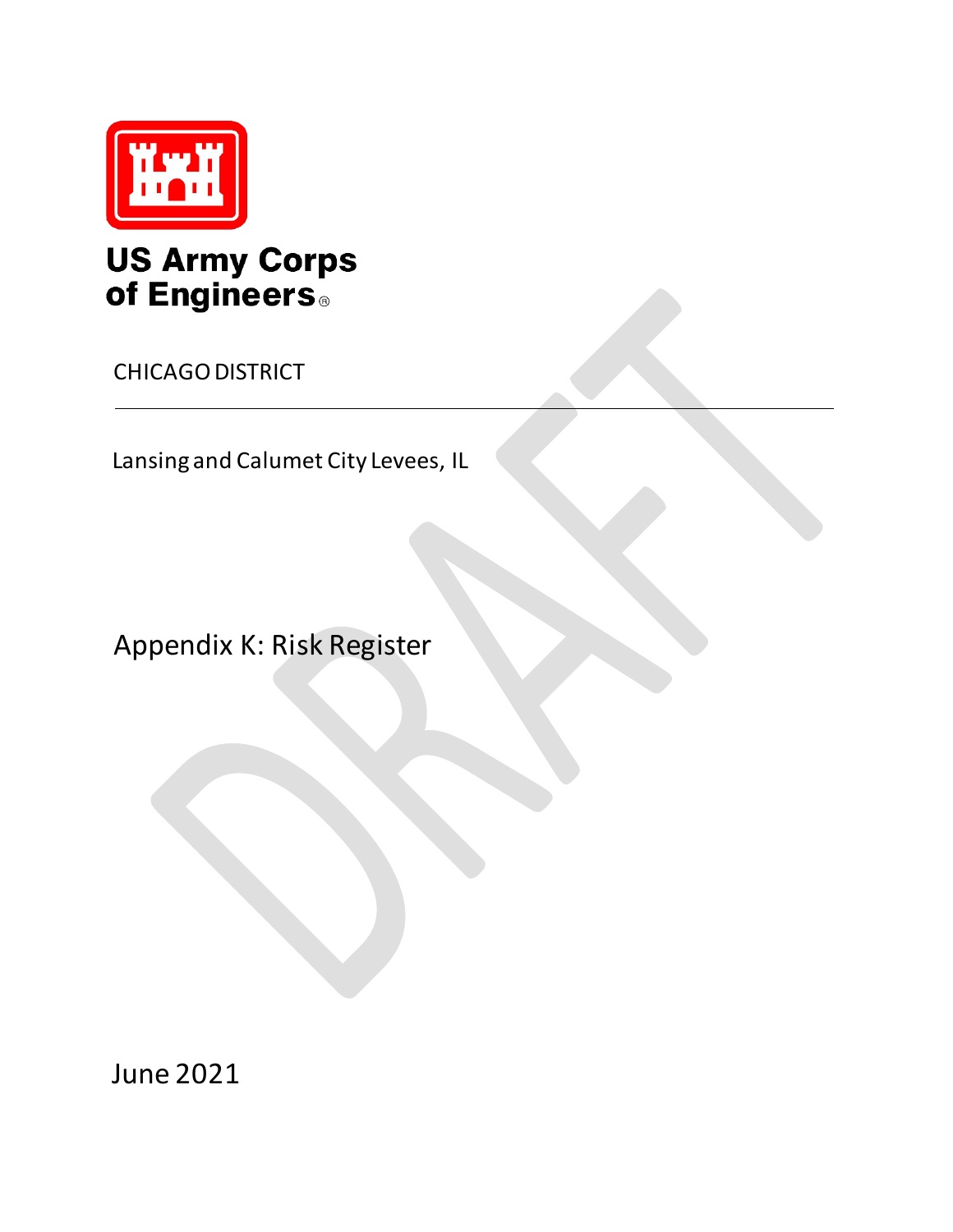| Risk associated with decision to approve the TSP and draft DPR for public and agency review and comment |                                                                          |                                                                                                                                                                        |                                                                                                                                                                                                                                                              |                 |                                                                                                                                                                                                                                                                                                                                                                       |                                                                                                                                                                                                                                                                                                            |            |                 |                                                                                                                                                                                                                                                                                                                                                   |                |                            |                                                                                                                                                                                                                              |                    |                                   |                                      |                                              |                                                                                                                                                                                                        |
|---------------------------------------------------------------------------------------------------------|--------------------------------------------------------------------------|------------------------------------------------------------------------------------------------------------------------------------------------------------------------|--------------------------------------------------------------------------------------------------------------------------------------------------------------------------------------------------------------------------------------------------------------|-----------------|-----------------------------------------------------------------------------------------------------------------------------------------------------------------------------------------------------------------------------------------------------------------------------------------------------------------------------------------------------------------------|------------------------------------------------------------------------------------------------------------------------------------------------------------------------------------------------------------------------------------------------------------------------------------------------------------|------------|-----------------|---------------------------------------------------------------------------------------------------------------------------------------------------------------------------------------------------------------------------------------------------------------------------------------------------------------------------------------------------|----------------|----------------------------|------------------------------------------------------------------------------------------------------------------------------------------------------------------------------------------------------------------------------|--------------------|-----------------------------------|--------------------------------------|----------------------------------------------|--------------------------------------------------------------------------------------------------------------------------------------------------------------------------------------------------------|
|                                                                                                         |                                                                          | What is the problem or issue?                                                                                                                                          | Description of consequence. What could go<br>wrong and how could it happen?                                                                                                                                                                                  |                 | Mitigation Technique and associated data and facts<br>Unmitigated ratings and associated data and facts effecting the assigned ratings for likelihood and consequences and the respective<br>effecting the assigned ratings for likelihood and<br>certainty ratings associated with each<br>consequences and the respective certainty ratings<br>associated with each |                                                                                                                                                                                                                                                                                                            |            |                 |                                                                                                                                                                                                                                                                                                                                                   |                |                            |                                                                                                                                                                                                                              |                    | <b>Mitigation Measure Ratings</b> | <b>Risk Rating Buy</b><br>down Delta |                                              |                                                                                                                                                                                                        |
|                                                                                                         | <b>Risk Category</b>                                                     | <b>Risk Description</b>                                                                                                                                                | <b>Consequences Description - Undesirable</b><br><b>Results</b>                                                                                                                                                                                              | Õ               | Certainty                                                                                                                                                                                                                                                                                                                                                             | Likelihood                                                                                                                                                                                                                                                                                                 | Likelihood | Certainty       | <b>Risk Rating (consequences x probability)</b>                                                                                                                                                                                                                                                                                                   | Rating<br>Risk | ū                          | Recommendation for reducing or "buy down" the                                                                                                                                                                                | Con                | viure:<br>Certi                   | Likelihood                           | <b>Risk Rating</b><br>Certaint               | Level of rating buy<br>down from<br>mitigation<br>recommendation                                                                                                                                       |
| $TSP - 1$                                                                                               | Viable non-federal<br>sponsor to cost<br>share project<br>implementation | Sponsors are unwilling or<br>unable to enter a PPA to<br>Plan.                                                                                                         | If the project does not have a viable non-federal $\frac{2}{50}$<br>sponsor, the project will not be able to proceed<br>implement the Recommended to proceed to the PED and Construction phases.                                                             |                 |                                                                                                                                                                                                                                                                                                                                                                       | There is a demonstrated interest to proceed<br>with a flood risk management project by the<br>Village of Lansing and Calumet City. Both<br>municipalities have signed a FCSA for the<br>feasibility phase.                                                                                                 |            |                 | The Village of Lansing and Calumet City have<br>engaged in previous studies with the District<br> regarding the levee systems, and the Lansing and $\vert \tilde{\ge} \vert$<br>Calumet City have signed a FCSA for the<br>feasibility phase.                                                                                                     | ediur          |                            | The PM and study team will continue to<br>communicate with the non-federal sponsors<br>during the study to ensure that they understand<br>the recommendations and commitments that<br>come from the feasibility phase study. | Medium             |                                   | Low<br>High                          | $\frac{8}{10}$                               | Communication with<br>the non-federal<br>sponsors will provide<br>the opportunity to<br>work through<br>questions or issues<br>that arise from the<br>sponsors.                                        |
| $TSP - 2$                                                                                               | Federal Interest                                                         | Problem resolution does not<br>fit within a CAP authority, (i.e.<br>problem resolution is not of<br>regional or national<br>significance).                             | If the benefits and costs of any of the<br>alternative plans do not have a BCR greater<br>than or equal to 1.0, the project would not<br>meet CAP Federal participation requirements.                                                                        | ua <sub>H</sub> | n <sub>함</sub><br>High                                                                                                                                                                                                                                                                                                                                                | The economic analysis assumptions which<br>could affect the final analysis include: levee<br>fragility, level of protection provided by the<br>proposed alternatives, estimated<br>construction costs for each alternative, and<br>the presumed federal discount rate at time<br>of project justification. |            |                 | Level of detail for the economic analysis was<br>appropriate for the feasibility phase analysis. The $\frac{1}{2}$<br>levee fragility, H&H modeling, and HEC-FDA<br>model, and cost estimate were further refined<br>between the FAAM milestone and the TSP<br>milestone.                                                                         |                |                            | A review of economic model assumptions will be<br>conducted to ensure adequacy and consistency of<br>the analyses during DQC, ATR, and policy and legal<br>reviews during the feasibility phase.                             |                    | 읉                                 | Чigh<br>wo_                          | High<br>$\overline{\phantom{0}}$             | Identification of any<br>changes to the<br>damages/benefits<br>will provide an<br>opportunity to<br>reformulate plans to<br>meet CAP authority<br>requirements, if<br>necessary.                       |
| $TSP - 3$                                                                                               | <b>CAP Federal</b><br>participation limits                               | Magnitude and complexity of<br>water resource problem may<br>be greater than can be<br>successfully resolved by a CAP<br>project.                                      | If the costs exceed the CAP project limit, a<br>complete project may not be constructible or a<br>waiver may need to be sought.                                                                                                                              | ua <sub>H</sub> | uğн<br>Нів                                                                                                                                                                                                                                                                                                                                                            | The cost estimate was prepared to reflect<br>additional design data gathered during the<br>feasibility phase and performed according to $\geq$<br>USACE policies.                                                                                                                                          |            |                 | Level of detail for the civil design and cost<br>estimate was appropriate for the feasibility phase $\pm$<br>analysis. The designs and cost estimate were<br>further refined between the FAAM milestone<br>and the TSP milestone.                                                                                                                 | $\frac{1}{10}$ | Чgh                        | A review of the civil design and cost estimate<br>assumptions will be conducted to ensure adequacy<br>and consistency of the analyses during DQC, ATR,<br>and policy and legal reviews during the feasibility<br>phase.      |                    |                                   | Чigh<br>ΜOΙ                          |                                              | $\frac{5}{4}$ dentification of<br>any changes to the<br>cost estimate<br>will provide an<br>opportunity to<br>reformulate plans to<br>meet CAP Federal<br>participation limits, if<br>necessary.       |
| $TSP - 4$                                                                                               | Life Loss/Population<br>at Risk Estimate                                 | Consequence analysis may<br>over- or under-estimate life<br>loss.                                                                                                      | If life loss is higher than estimated, the risk<br>assessment results may be impacted.                                                                                                                                                                       | Ξ.              | ሌ<br>신호                                                                                                                                                                                                                                                                                                                                                               | The life loss and PAR estimates were<br>developed using LifeSim and best available<br>data.                                                                                                                                                                                                                |            |                 | Level of detail for the consequences analysis was<br>appropriate for the feasibility phase analysis.                                                                                                                                                                                                                                              |                | ua <sub>Bl</sub> H         | A review of LifeSim model assumptions will be<br>conducted to ensure adequacy and consistency of<br>the analyses during DQC, ATR, and policy and legal<br>reviews during the feasibility phase.                              | $\vec{\epsilon}$   | High                              | High                                 | <b>R</b><br>High<br>$\overline{\phantom{0}}$ | Life loss is virtually<br>zero for events up to<br>the 500-year storm.<br>Additional<br>refinements to the<br>LifeSim model are<br>unlikely to change<br>the result.                                   |
| $TSP - 5$                                                                                               | Economics                                                                | Damages and benefits are<br>over- or underestimated.                                                                                                                   | If damages and benefits are determined to be<br>significantly different from the FID estimate<br>based on feasibility-level analyses, the benefit<br>cost ratio of the proposed plans may fall below                                                         |                 |                                                                                                                                                                                                                                                                                                                                                                       | The economic analysis assumptions which<br>could affect the final analysis include: levee<br>fragility, level of protection provided by the<br>proposed alternatives, estimated<br>construction costs for each alternative, and<br>the presumed federal discount rate at time<br>of project justification. | 3          |                 | Level of detail for the economic analysis was<br>appropriate for the feasibility phase analysis. The<br>levee fragility, H&H modeling, and HEC-FDA<br>model, and cost estimate were further refined<br>between the FAAM milestone and the TSP<br>milestone. Best available data for the structure<br>elevation/values and vehicle count were used |                |                            | A review of economic model assumptions will be<br>conducted to ensure adequacy and consistency of<br>the analyses during DQC, ATR, and policy and legal<br>reviews during the feasibility phase.                             |                    |                                   | $\xi$                                | $\xi$                                        | Identification of any<br>changes to the<br>damages/benefits<br>will provide an<br>opportunity to<br>reformulate plans to<br>meet CAP authority<br>requirements, if<br>necessary.                       |
| $TSP - 6$                                                                                               | Climate Change                                                           | in intensity in the future.                                                                                                                                            | Projected rainfall may increase If flow frequencies increase from the data used<br>in the Feasibility analysis, the level of protection<br>of the project will be reduced.                                                                                   |                 |                                                                                                                                                                                                                                                                                                                                                                       | Projected rainfall is anticipated to increase.<br>Best available data was used in the H&H<br>model.                                                                                                                                                                                                        |            |                 | The levee crest is limited to the original design<br>elevation due to real estate constraints at this<br>time, which limits the adaptability of the project<br>for changes to future conditions flows. The<br>recommended flood warning plan will help to<br>manage residual risks.                                                               |                |                            | The recommended flood warning plan will help to<br>manage residual risks. Climate change<br>considerations will be documented in the H&H<br>analysis.                                                                        |                    | ugiH                              | 소<br>도                               | Air<br>Hi                                    | Little can be done to<br>further mitigate risk<br>from climate change<br>at this time.                                                                                                                 |
| $TSP - 7$                                                                                               | <b>H&amp;H Model</b>                                                     | the model shows increases<br>that make require a taking.                                                                                                               | Under a levee breach scenario, Increases downstream as a result of the project<br>are not permitted.                                                                                                                                                         |                 |                                                                                                                                                                                                                                                                                                                                                                       | Increases are shown only in very rare<br>scenarios such as the 100-year event, or<br>more frequent events if the levee breaches.<br>A breach is extremely unlikely during more<br>frequent events due to lower loading of the<br>levee, so the likelihood of this occurring is<br>very low.                |            |                 | A takings analysis was completed by OC and a<br>determination was made that no downstream<br>takings are required.                                                                                                                                                                                                                                |                | Mea                        | Project team has been in regular communication<br>with Office of Counsel and IDNR regarding this<br>ssue.                                                                                                                    | $\bar{\mathbb{Z}}$ |                                   | Medi                                 |                                              | Little can be done to<br>mitigate this risk as it<br>is a direct result of<br>the project.<br>However,<br>conversations with<br>Office of Counsel and<br><b>IDNR</b> are helping<br>advance the study. |
| $TSP - 8$                                                                                               | H&H Model                                                                | The existing hydraulic model<br>was not re-calibrated or<br>verified after modifying the<br>hydrologic model to include<br>the new precipitation data<br>(Bulletin 75) | Without calibration after new data is<br>introduced, there is a higher level of uncertainty<br>in the results.                                                                                                                                               | $\geq$          |                                                                                                                                                                                                                                                                                                                                                                       | The updated precipitation amounts were<br>inserted into the HEC-1 model and the<br>results from that were input into the HEC-<br>RAS model as hydrographs. Since both<br>models were calibrated in previous studies,<br>calibration was not done for the new<br>precipitation data.                        |            | 읎               | Calibration was not necessary for this study since<br>we are comparing a without-project condition to<br>a with-project condition, so any uncertainty is the<br>same for both scenarios.                                                                                                                                                          |                |                            | The H&H model will undergo DQC to ensure that<br>the assumptions made are appropriate.                                                                                                                                       | $\sim$             | 읎                                 | $\overline{\mathsf{C}}$              | $\xi$                                        | Calibration with the<br>new precipitation<br>data will increase the<br>certainty of model<br>results.                                                                                                  |
| $TSP - 9$                                                                                               | H&H<br>Model/Geotechnica                                                 | levee at 597.08-ft. The 2018<br>I&R Report identifies it at<br>596.7-ft. Both low points are<br>in the same spot, but the<br>elevation measurement is<br>different.    | The H&H model identifies the If the H&H model low point is higher tha actual, $\left \frac{1}{2}\right $ $\left \frac{1}{2}\right $ A geotechnical field survey was completed<br>lowest elevation in the Lansing then project damages may be underestimated. |                 |                                                                                                                                                                                                                                                                                                                                                                       | on 23-MAR-2022 to verify the Lansing low<br>point elevation in the H&H model (597.08-<br>ft). The elevation captured in the field is<br>within approx. 0.1 in of the elevation<br>contained within the model (596.966-ft), so<br>the H&H model elevation was not changed.                                  |            | $3 \mid F$<br>ㅎ | The existing project conditions H&H model were<br>not re-run because the difference in elevations<br>between the model and field observations was<br>determined to be negligible.                                                                                                                                                                 |                | $\ddot{\bar{\sigma}}$<br>å | $\frac{2}{3}$   $\frac{2}{5}$   The H&H model will undergo DQC to ensure that<br>the assumptions made are appropriate.                                                                                                       |                    |                                   | TOW<br>High<br>Low<br>High           |                                              | Identification of any<br>changes to the H&H<br>model will provide<br>an opportunity to<br>updated the HEC-<br>FDA model and econ<br>results.                                                           |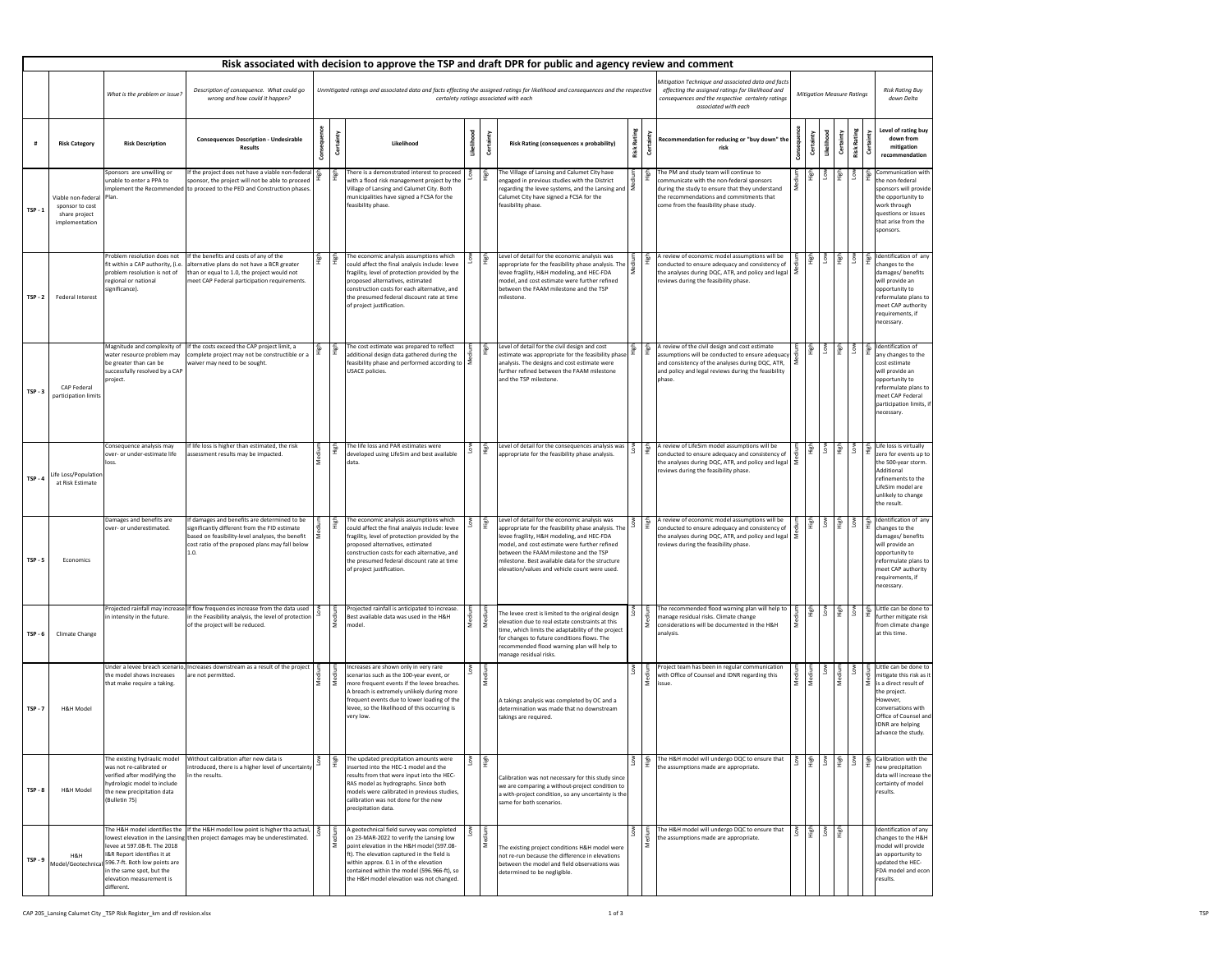| Risk associated with decision to approve the TSP and draft DPR for public and agency review and comment |                                                     |                                                                                                                                      |                                                                                                                                                                                                                                                          |             |                                                                                                                                                                                                       |                                                                                                                                                                                                                                                                                                                                                                                                                                                                                                                                  |              |                         |                                                                                                                                                                                                                                                                                                                                                                                                                                                           |                 |      |                                                                                                                                                                                                                                                                                                                                                                                                             |                                                                                                                                                                                                                                                      |
|---------------------------------------------------------------------------------------------------------|-----------------------------------------------------|--------------------------------------------------------------------------------------------------------------------------------------|----------------------------------------------------------------------------------------------------------------------------------------------------------------------------------------------------------------------------------------------------------|-------------|-------------------------------------------------------------------------------------------------------------------------------------------------------------------------------------------------------|----------------------------------------------------------------------------------------------------------------------------------------------------------------------------------------------------------------------------------------------------------------------------------------------------------------------------------------------------------------------------------------------------------------------------------------------------------------------------------------------------------------------------------|--------------|-------------------------|-----------------------------------------------------------------------------------------------------------------------------------------------------------------------------------------------------------------------------------------------------------------------------------------------------------------------------------------------------------------------------------------------------------------------------------------------------------|-----------------|------|-------------------------------------------------------------------------------------------------------------------------------------------------------------------------------------------------------------------------------------------------------------------------------------------------------------------------------------------------------------------------------------------------------------|------------------------------------------------------------------------------------------------------------------------------------------------------------------------------------------------------------------------------------------------------|
|                                                                                                         |                                                     | What is the problem or issue?                                                                                                        | Description of consequence. What could go<br>wrong and how could it happen?                                                                                                                                                                              |             | Unmitigated ratings and associated data and facts effecting the assigned ratings for likelihood and consequences and the respective<br>certainty ratings associated with each<br>associated with each |                                                                                                                                                                                                                                                                                                                                                                                                                                                                                                                                  |              |                         |                                                                                                                                                                                                                                                                                                                                                                                                                                                           |                 |      | Mitigation Technique and associated data and facts<br>effecting the assigned ratings for likelihood and<br><b>Mitigation Measure Ratings</b><br>consequences and the respective certainty ratings                                                                                                                                                                                                           | <b>Risk Rating Buy</b><br>down Delta                                                                                                                                                                                                                 |
|                                                                                                         | <b>Risk Category</b>                                | <b>Risk Description</b>                                                                                                              | <b>Consequences Description - Undesirable</b><br><b>Results</b>                                                                                                                                                                                          | ں           |                                                                                                                                                                                                       | Likelihood                                                                                                                                                                                                                                                                                                                                                                                                                                                                                                                       | lihood<br>≝  | Certainty               | <b>Risk Rating (consequences x probability)</b>                                                                                                                                                                                                                                                                                                                                                                                                           | Risk            | ථ    | <b>Risk Rating</b><br>inty<br>inty<br>pool<br>ainty<br>Recommendation for reducing or "buy down" the<br>Certa<br>උ<br>亖<br>ပိ                                                                                                                                                                                                                                                                               | Level of rating buy<br>down from<br>mitigation<br>recommendation                                                                                                                                                                                     |
| <b>TSP - 10</b>                                                                                         | Geotechnical                                        | over- or underestimate levee<br>performance.                                                                                         | The levee fragility analysis may The economic analysis of alternatives<br>incorporates the levee fragility analysis. If the<br>levee fragility analysis over- or underestimates<br>performance, the HEC-FDA model/economic<br>analysis will be impacted. |             | <b>High</b>                                                                                                                                                                                           | The levee fragility analysis was conducted<br>with the Levee Screening Tool 2.0 and<br>incorporated H&H and geotechnical data to<br>assess levee performance.                                                                                                                                                                                                                                                                                                                                                                    |              | High                    | The levee systems both have existing<br>performance and inventory results available to<br>inform the fragility analysis. Soil data was<br>available for both Lansing and Calumet City levee<br>systems. The PDT conducted an SQRA and the<br>geotechnical performance issues are well<br>understood at this time.                                                                                                                                         | $\frac{1}{2}$   | Чівр | $\begin{array}{c} \frac{1}{10} \\ \frac{1}{10} \end{array}$<br>$\frac{1}{2}$<br>High<br>Aigh<br>The LST 2.0 results will undergo DQC to ensure<br>mo7<br>edium<br>that the formulas used in the spreadsheet and<br>geotechnical assumptions are appropriate.                                                                                                                                                | Identification of any<br>changes to the levee<br>fragility curve will<br>provide an<br>opportunity to<br>update the HEC-FDA<br>model and econ<br>results.                                                                                            |
| <b>TSP-11</b>                                                                                           | Geotechnical                                        | Former channel alignment<br>may have soft or permeable<br>zones that were not<br>encountered during the<br>subsurface investigation. | If poor quality soils are present, the cost<br>estimate may increase as the levee/floodwall<br>would have to be strengthened.                                                                                                                            |             | Mediu                                                                                                                                                                                                 | Existing borings encountered competent<br>materials; although did not include boring in<br>possible old channel area. Old channel<br>based on 1890's topo projection, which may<br>not be accurate.                                                                                                                                                                                                                                                                                                                              | Mo7          | $\overline{\mathsf{S}}$ | Subsurface investigation was able to cover areas<br>accessible and provide good initial cover. More<br>data will be required in specific locations with<br>real estate and vegetation clearing possible<br>during PED.                                                                                                                                                                                                                                    |                 |      | Additional soil data will be collected to inform<br>Medium<br>Medium<br>$\sum_{i=1}^{n}$<br>Low<br>measure design as necessary during the Design<br>Medi<br>phase                                                                                                                                                                                                                                           | Areas identified in<br>the feasibility phase<br>that may have poor<br>soils will be checked<br>during design.                                                                                                                                        |
| <b>TSP - 12</b>                                                                                         | Wetlands                                            | Wetland delineation from<br>November 4, 2019 indicates<br>wetlands within the study<br>area.                                         | If wetlands are impacted, there will be<br>mitigation requirements.                                                                                                                                                                                      | 흉           | ၜႍ                                                                                                                                                                                                    | A wetland delineation was completed in the<br>field on November 4, 2019 during the<br>Feasibility phase.                                                                                                                                                                                                                                                                                                                                                                                                                         |              | ia<br>Hi                | Wetlands impacts are narrowly avoided by the<br>llevee improvement activities within Alternative 2 $\frac{1}{5}$<br>and Alternative 3 by a matter of feet. Changes to $\vert \Sigma \vert$<br>the plan designs during PED could trigger<br>mitigation requirements.                                                                                                                                                                                       |                 | ᄒ    | Feasibility-level design of alternatives avoids<br>खें<br>म<br>생.<br>도<br>을<br>Medium<br>-<br>ediun<br>wetland impacts. The presence of wetlands should<br>be carried through as a design consideration<br>during the PED phase. Instructions for contractors<br>to use best management practices to reduce<br>temporary impacts to wetlands, such as fencing,<br>should be included in contract documents. | Instructions for<br>contractors to use<br>best management<br>practices to reduce<br>temporary impacts<br>to wetlands, such as<br>fencing, should be<br>included in contract<br>documents.                                                            |
| <b>TSP - 13</b>                                                                                         | Endangered or<br><b>Protected Status</b><br>Species | Endangered or protected<br>species may be found within<br>the project area.                                                          | If species are impacted, there will be mitigation<br>requirements.                                                                                                                                                                                       |             |                                                                                                                                                                                                       | No endangered or protected species are<br>known to exist within the project area.<br>Consulted with USFWS                                                                                                                                                                                                                                                                                                                                                                                                                        |              |                         | No comments noting significant concerns were<br>received during the initial scoping period.                                                                                                                                                                                                                                                                                                                                                               | $\overline{10}$ | Aigh | Medium<br>Project features will be coordinated with the local<br><u>ag</u><br>ξ<br>regulatory agencies during the public review<br>횽<br>period for concurrence on "no effect"<br>determination.                                                                                                                                                                                                             | Instructions for<br>contractors to use<br>best management<br>practices to reduce<br>temporary impacts<br>to species, such as<br>tree clearing in<br>winter, should be<br>included in contract<br>documents.                                          |
|                                                                                                         | TSP-14   HTRW Concerns                              | HTRW concerns may be<br>uncovered.                                                                                                   | If HTRW concerns are identified, the cost<br>estimate may increase and/or the project may<br>not be viable.                                                                                                                                              | <b>High</b> |                                                                                                                                                                                                       | Based on the HTRW investigation, there do<br>not appear to be high risk environmental<br>issues within the project area that preclude a<br>conclusion that there is Federal interest in a<br>flood risk management solution in the<br>general project area. However, data gaps in<br>the feasibility-level analysis to be resolved in<br>PED include 1) no personal interviews were<br>conducted with the individual property<br>owners, and 2) detailed visual site<br>inspections were not conducted on<br>individual parcels. |              |                         | If HTRW issues are identified, modifications may<br>be required to the design or, in the case of<br>significant issues, a decision not to implement<br>the project at that location.                                                                                                                                                                                                                                                                      | ediu<br>Σ       | ᅵ᠊ᠲ  | Low<br>mujpa<br><u>ର୍କ</u> ୍<br>$\delta$<br>Чigh<br>It is likely that any issues identified during later<br>stages of the planning process or during<br>implementation could be addressed through<br>modifications to the project designs.                                                                                                                                                                  | Conduct<br>coordination with<br>study sponsors to<br>identify known<br>HTRW concerns.<br>During PED,<br>complete any<br>necessary interviews<br>with property<br>owners and conduct<br>detailed visual site<br>inspections on<br>individual parcels. |
| <b>TSP - 15</b>                                                                                         | Construction<br>Schedule                            | The construction schedule<br>may not be realistic.                                                                                   | If the construction schedule is inaccurate, the<br>cost escalation will be impacted. Increases to<br>the schedule duration can increase project<br>costs.                                                                                                |             |                                                                                                                                                                                                       | The construction duration for similar<br>projects served as the basis for this estimate.                                                                                                                                                                                                                                                                                                                                                                                                                                         | $\mathsf{S}$ |                         | The uncertainties associated with the<br>construction schedule were accounted for in the<br>cost contingency.                                                                                                                                                                                                                                                                                                                                             | $\mathsf{S}$    |      | $\tilde{\varepsilon}$<br>Low<br>A review of the civil design and cost estimate<br>diu<br>assumptions will be conducted to ensure adequacy<br>and consistency of the analyses during DQC, ATR,<br>and policy and legal reviews during the feasibility<br>phase.                                                                                                                                              | $\frac{2}{50}$ Identification of<br>any changes to the<br>cost estimate<br>will provide an<br>opportunity to<br>reformulate plans to<br>meet CAP Federal<br>participation limits, if<br>necessary.                                                   |
|                                                                                                         | <b>TSP - 16</b>   Materials Disposal                | Materials may need to be<br>transported for offsite<br>disposal.                                                                     | If the quantities or distance are higher than the $\vert$<br>Feasibility estimate, project costs will increase.                                                                                                                                          |             |                                                                                                                                                                                                       | Quantities used and costs developed<br>assumed materials would be moved<br>somewhere within a 20 mile radius. The site<br>will be determined during the PED phase.<br>The cost estimate assumed 3000CY for both<br>levee systems.                                                                                                                                                                                                                                                                                                |              |                         | estimate was appropriate for the feasibility phase $\begin{bmatrix} 8 \\ 3 \\ 4 \end{bmatrix}$ .<br>cost inputs were accounted for in the cost<br>contingency.                                                                                                                                                                                                                                                                                            |                 |      | Low<br>읎<br>Low<br>ligh<br>High<br>A review of the civil design and cost estimate<br>assumptions will be conducted to ensure adequacy<br>and consistency of the analyses during DQC, ATR,<br>and policy and legal reviews during the feasibility<br>phase                                                                                                                                                   | The cost for disposal<br>is driven by the<br>trucking cost. A site<br>within the 20 mile<br>radius will be<br>prioritized to keep<br>costs close to the<br>estimate.                                                                                 |
| $TSP - 17$                                                                                              | <b>Cost Estimate</b>                                | The cost estimate over- or<br>underestimates costs.                                                                                  | if the cost estimate during Feasibility is over- or<br>underestimated, the wrong plan may be<br>selected to maximize NED benefits, i.e.,<br>Tentatively Selected Plan.                                                                                   | 신.<br>도     | Чівр                                                                                                                                                                                                  | The project cost is a function of the labor,<br>equipment, and material required for each<br>alternative. The cost estimate was prepared<br>to reflect additional design data gathered<br>during the feasibility phase and performed<br>according to USACE policies. Estimates for<br>these inputs are uncertain and can change<br>based on market demands.                                                                                                                                                                      |              |                         | Level of detail for the civil design and cost<br>estimate was appropriate for the feasibility phase $\frac{1}{5}$ analysis. The designs and cost estimate were<br>further refined between the FAAM milestone<br>and the TSP milestone. The current rates for<br>current labor, equipment, and material were<br>used, with estimates for escalation over time.<br>The uncertainties associated with these inputs<br>accounted for in the cost contingency. |                 |      | $\overline{\phantom{0}}$<br>$\frac{1}{2}$<br>uāi.<br>A review of the civil design and cost estimate<br><b>NOT</b><br> assumptions will be conducted to ensure adequacy $\frac{1}{2}$<br>and consistency of the analyses during DQC, ATR,<br>and policy and legal reviews during the feasibility<br>phase.                                                                                                   | Identification of<br>any changes to the<br>cost estimate<br>will provide an<br>opportunity to<br>reformulate plans to<br>meet CAP Federal<br>participation limits, if<br>necessary.                                                                  |